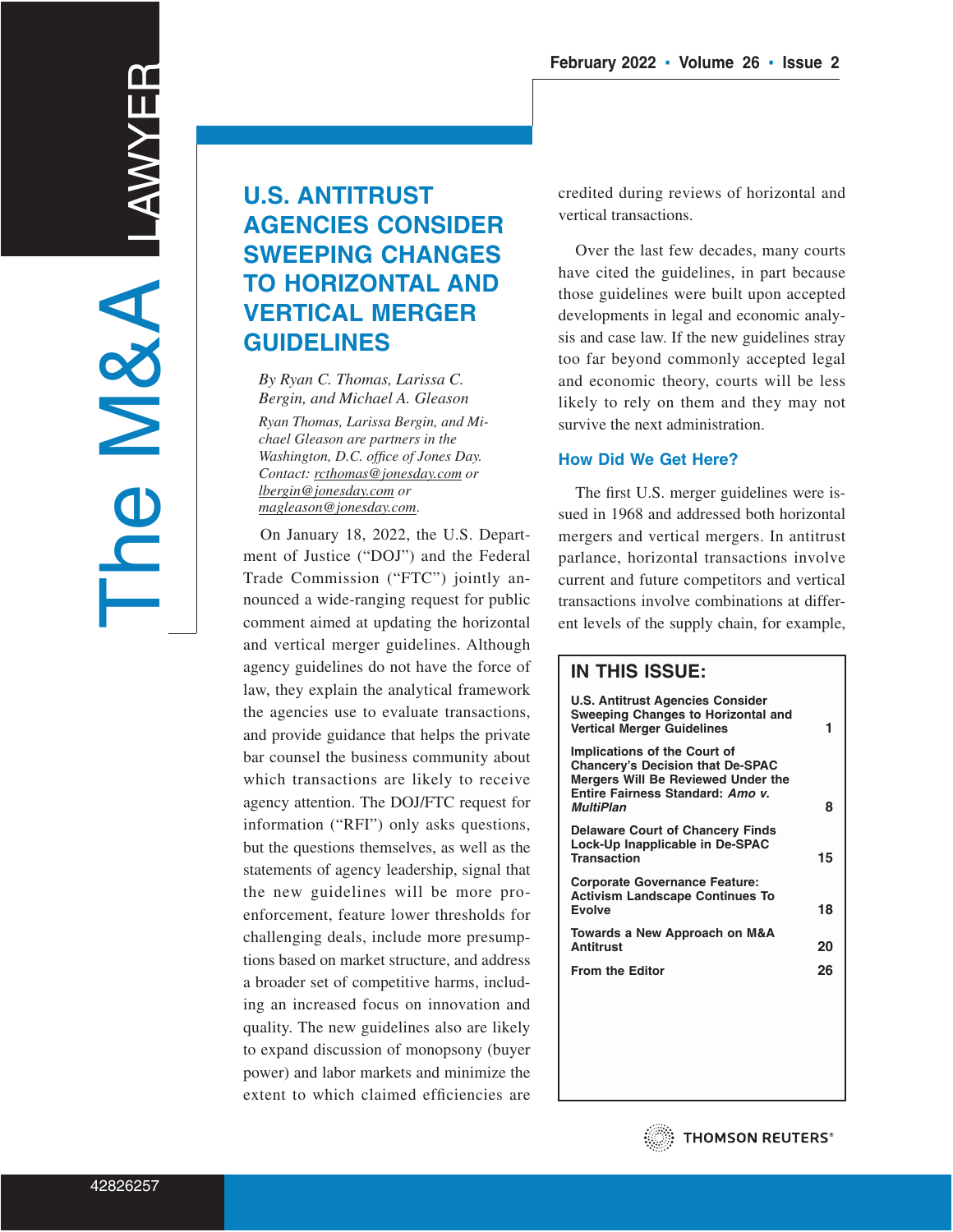a manufacturer acquiring its distributor. The DOJ revised the guidelines in 1982 and 1984. The FTC then joined DOJ in subsequent revisions in 1992, 1997, and 2010.

Although the early guidelines addressed vertical transactions, the clear focus was on deals between competitors. Vertical transactions attracted greater attention in 1984 when the DOJ adopted the "Non-Horizontal Merger Guidelines." The FTC did not join this effort. In the decades that followed, although both the DOJ and the FTC investigated and remedied vertical merger investigations through settlement, court challenges were exceedingly rare. In the modern era, there has been just one fully litigated vertical transaction—the DOJ's 2017 failed challenge to AT&T's acquisition of Time Warner Inc. The FTC's ongoing challenge of Illumina's acquisition of Grail merger marks that agency's first litigation against a vertical transaction since the late 1970s—a case the agency lost.**<sup>1</sup>**

In the wake of the DOJ's loss in *AT&T/Time Warner*, the agencies adopted the first joint vertical merger guidelines in 2020, albeit along a party-line vote at the FTC that prompted strong dissents.**<sup>2</sup>** One of the dissenters described the vertical guidelines as "appear[ing] to put a thumb on the scale in favor of vertical mergers."**<sup>3</sup>** In 2021, with a new Democratic majority, the FTC withdrew its support of the vertical guidelines.**<sup>4</sup>** So far, the DOJ has not followed suit, but Jonathan Kanter, Assistant Attorney General for Antitrust, has said he shares the FTC's concerns that the guidelines "overstate the potential efficiencies of vertical mergers and fail to identify important relevant theories of harm."**<sup>5</sup>**

# **Why Are the DOJ/FTC Updating the Guidelines?**

Revising the merger guidelines offers a way for agency leadership to steer enforcement decisions and potentially legal precedent as well. As noted above, the vertical merger guidelines were jointly adopted by both agencies in 2020. The horizontal merger guidelines, by contrast, were last updated in 2010, and before that in 1997 and 1992. Although repealing and updating the vertical guidelines after less than two years raises questions about the staying power of agency pronouncements, it has been almost 12 years since the last update of the horizontal merger guidelines.

#### **The M&A Lawyer**

West LegalEdcenter 610 Opperman Drive Eagan, MN 55123

#### <sup>©</sup>2022 Thomson Reuters

For authorization to photocopy, please contact the **Copyright Clearance Center** at 222 Rosewood Drive, Danvers, MA 01923, USA (978) 750-8400, http://www.copyright.com or **West's Copyright Services** at 610 Opperman Drive, Eagan, MN 55123, copyright.west@thomsonreuters.com. Please outline the specific material involved, the number of copies you wish to distribute and the purpose or format of the use.

This publication was created to provide you with accurate and authoritative information concerning the subject matter covered; however, this publication was not necessarily prepared by persons licensed to practice law in a particular jurisdiction. The publisher is not engaged in rendering legal or other professional advice and this publication is not a substitute for the advice of an attorney. If you require legal or other expert advice, you should seek the services of a competent attorney or other professional.

Copyright is not claimed as to any part of the original work prepared by a United States Government officer or employee as part of the person's official duties.

One Year Subscription • 10 Issues • \$ 1,128.00 (ISSN#: 1093-3255)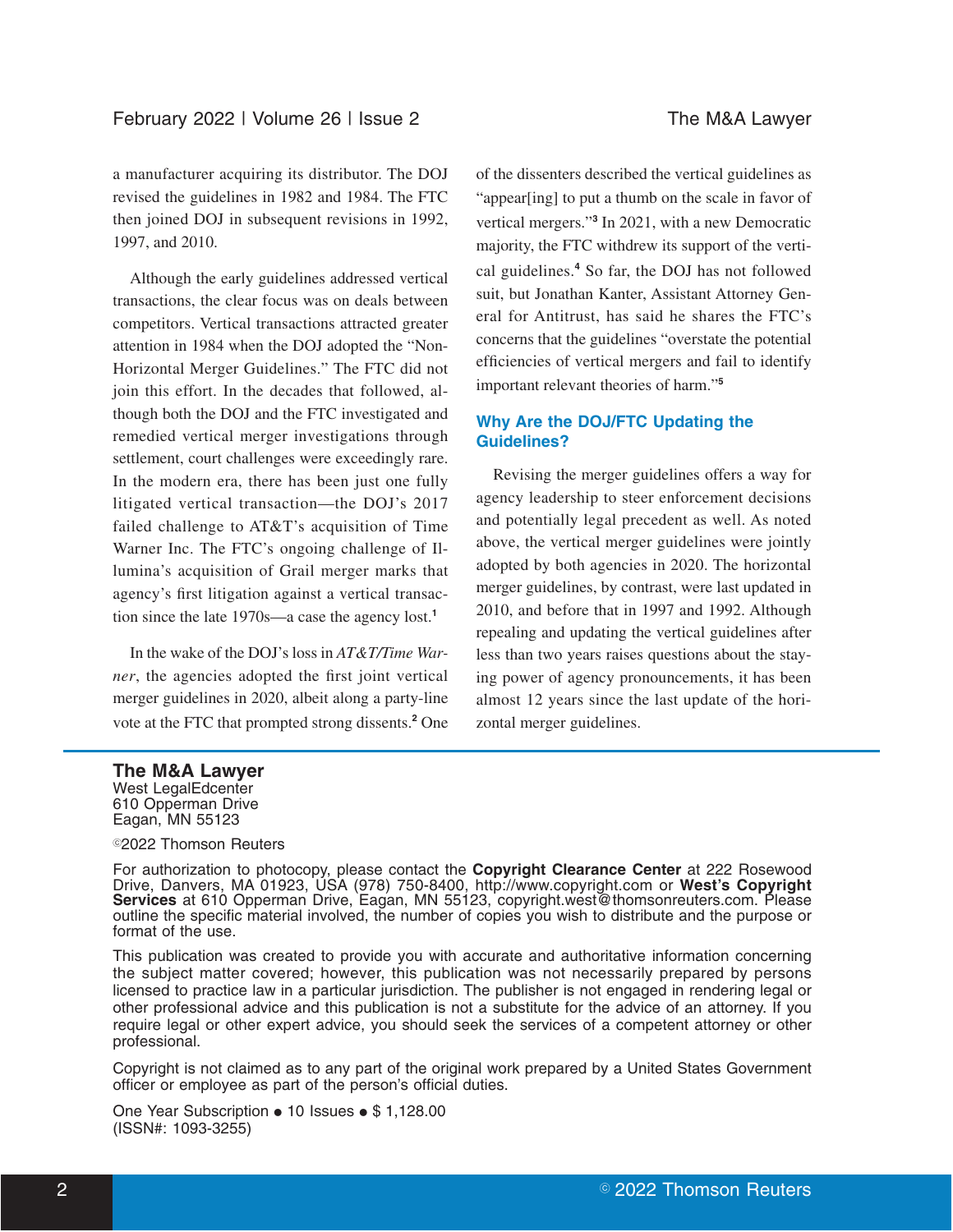In any event, we are seeing the maxim play out that elections have consequences. It is no secret that the Biden/Harris administration has made increased antitrust enforcement a top priority. In July 2021, President Biden announced an executive order to encourage all components of the federal government to consider competition in their decision making, with particular emphasis on effects on labor and on transportation, agriculture, and financial services sectors. The President also urged the DOJ and the FTC to update their merger guidelines. On January 24, 2022, the President met with the White House Competition Council (whose members include officials from the cabinet and independent agencies) to discuss actions they are taking to boost competition. The readout from the meeting states that "[a]gencies with merger oversight authority have ramped up their efforts to challenge or block mergers that are bad for the American economy and for families' pocketbooks."**<sup>6</sup>** Those types of actions to set a new course for antitrust enforcement are not unprecedented. The Obama administration repealed the Bush administration's monopolization guidance, and the Trump administration repealed the Obama administration's guidance on merger remedies.

For their part, FTC Chair Lina Khan and AAG Kanter have emphasized that, while periodic reviews of the guidelines are prudent, the current review is especially important. They note the historic levels of deal-making—\$5.8 trillion, the highest ever recorded—along with more than double the number of merger filings received on average in any of the past five years. At the same time, the agency leaders have pointed to major changes in technology that have affected how businesses operate and compete. According to FTC Chair Khan, "[f]or us to accurately detect and analyze potentially illegal transactions in the modern economy, ensuring that our merger guidelines reflect these new realities is critical."**<sup>7</sup>**

#### **When Will New Guidelines Be Released?**

Comments on the RFI are due by March 21, 2022. The agencies have said they plan to release a draft of the updated guidelines and solicit additional comments before finalizing. They hope to issue final guidelines this year. For context, past revisions to the guidelines have taken between roughly six months and one year to complete.

#### **How Do the DOJ/FTC Intend to Update the Guidelines?**

The agencies plan to review whether the merger guidelines "(1) reflect current learning about competition based on modern market realities, and (2) faithfully track the statutory text, legislative history, and established case law around merger enforcement."**<sup>8</sup>** Those conceptual questions and the RFI are extensive, spanning 10 pages across 15 questions, each with multiple sub-parts. The questions suggest that we can expect sweeping revisions on nearly every topic in the existing guidelines along with the addition of several new areas. Rather than address every topic, this article focuses on the six key themes.

#### 1. "Purpose and Scope of Merger Review"

The RFI leads off with several broad questions about the merger statute (Clayton Act Section 7), which prohibits transactions that "may be substantially to lessen competition, or to tend to create a monopoly." The DOJ and the FTC question whether the agencies have placed too much emphasis on the first element (*i.e.*, substantially lessening competition) and not enough attention on the "tend[s] to create a monopoly" language. The RFI also asks basic questions about the levels of proof and certainty required to establish a violation. For example: "What effects should be covered by the term 'lessen competition'?" And: "How should the guidelines analyze whether there is a 'trend toward concentra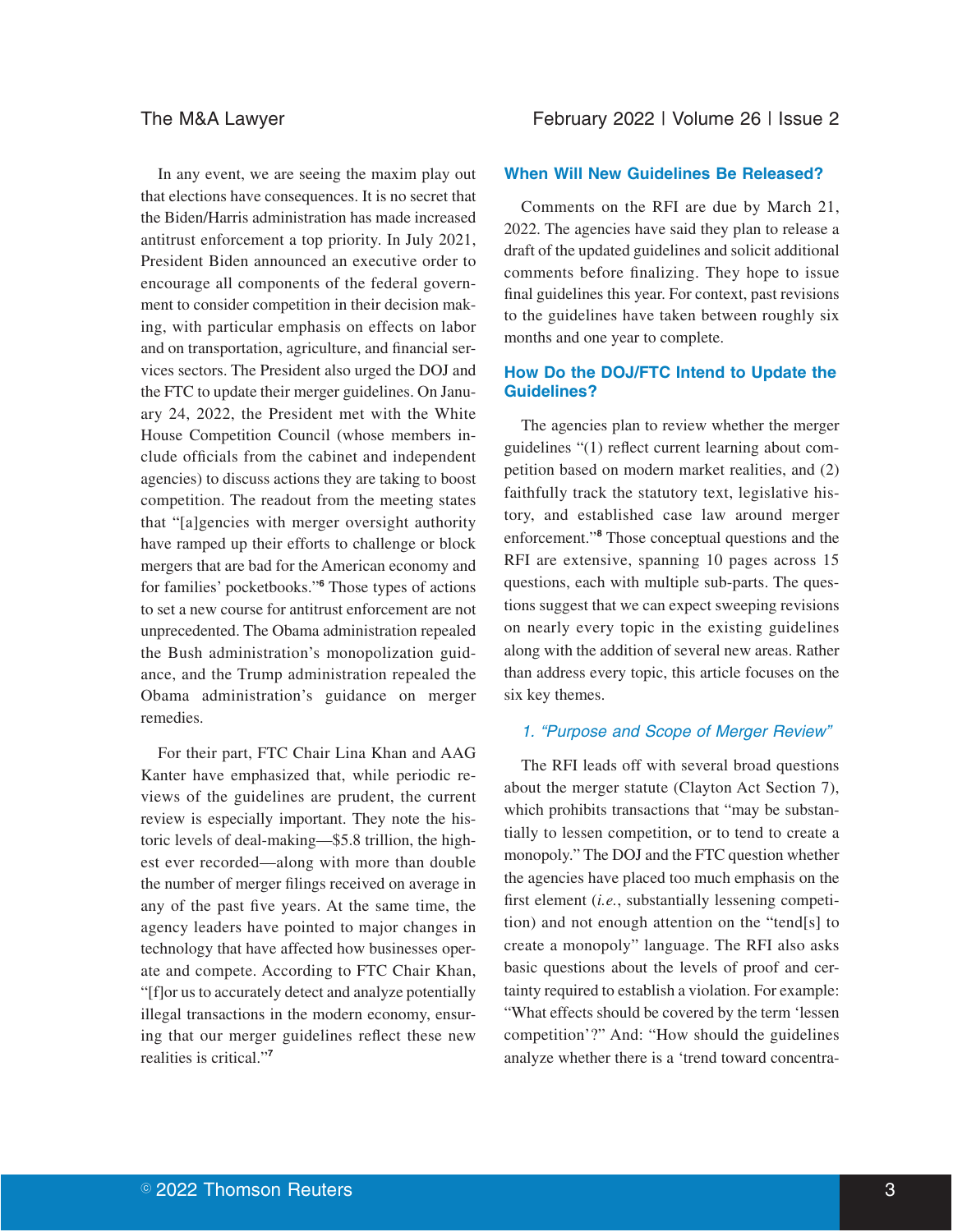tion in the industry,' and what impact should such a trend have on the analysis of an individual transaction?"

Many of the questions in this section (and others) imply that the agencies believe the antitrust laws are broad enough to encompass a significantly broader interpretation of "competitive harm." Yet any revisions the agencies make to evaluate how to measure or to establish proof of anticompetitive effects must (or should) contend with existing case law. FTC Commissioners Phillips and Wilson share this concern, calling out the RFI citations to legal authority that is "nearly or more than half a century old." They observe that "[c]ourts have decided quite a few antitrust cases in the intervening years, merger and non-merger alike, which further elucidate the Sherman, Clayton, and FTC Acts." If the new guidelines do not sufficiently account for this more recent precedent as well, the agencies risk undermining the level of deference that courts assign to statements of enforcement policy. If the agencies significantly overreach in one or more areas, the courts might well act as an important check.

# 2. "Unique Characteristics of Digital Markets"

Although the Biden administration has instructed the federal agencies to aggressively enforce the antitrust laws across all industry sectors, it is clear that the technology sector is attracting outsized attention. One need look no further than the agencies' press releases announcing the call for public comment. The documents emphasize repeatedly the need to account for "today's modern markets"; to "accurately reflect modern market realities"; to have tools "fit for purposes in the modern economy"; and to account for "developments" and "trends" in the "modern economy." The RFI specifically calls out the "unique characteristics of digital markets," seeking information on how to account

for digital markets that might feature zero-price products, multi-sided markets, and data aggregation. For example: "How should the guidelines address prospective competitive harms in rapidly evolving markets?" And: "How should the guidelines approach market definition in zero-price markets, negative-price markets, or markets without explicit prices?"

This disproportionate focus on "modern markets" giving rise to the RFI raises the question whether the current effort to revise the merger guidelines is necessary (or as necessary) for more traditional, "old tech" markets. The antitrust agencies have investigated companies in these "old tech" markets for many years, often resulting in merging parties agreeing to settlements or instead abandoning transactions in the face of a government investigation, threatened court challenge, or agency victory at trial. Do the antitrust agencies need to significantly move the goal posts with new guidelines, or—consistent with the Biden/Harris administration's policy to increase enforcement can they simply review at-issue transactions (including prior consummated deals) in these sectors under the existing agency guidance? As for the "high tech" space, until recently officials at both the DOJ and FTC spoke eloquently and consistently about how the existing antitrust laws were more than adequate to address changing market dynamics prompted by innovation and technology improvements. Over the past few years, however, agency officials (and many members of Congress) have said that the current antitrust framework is illequipped to address the potential harms to consumers in the technology sector.

# 3. "Use of Market Definition in Analyzing Competitive Effects"

Historically, the guidelines (and courts) provided a methodology that set forth how the agencies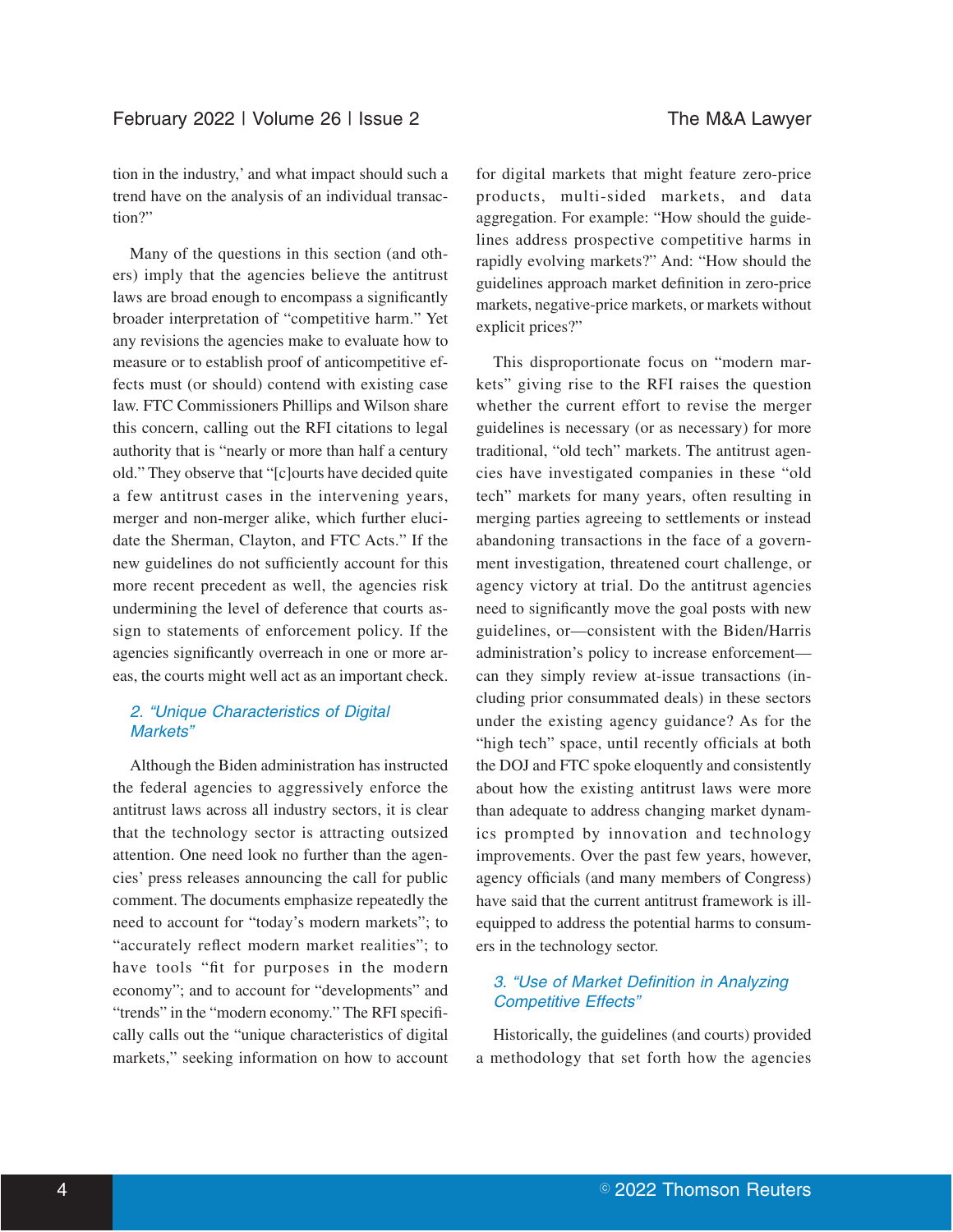define relevant product and geographic markets in which harm could occur. Over time, the guidelines deemphasized technical market definition in favor of an approach that considered whether there are anticompetitive effects, regardless of the technical market definition. Courts nevertheless require the agencies to define markets in merger litigation as part of their prima facie case, and the agencies have lost a number of merger challenges by defining implausibly narrow markets.

Among other questions, the RFI asks whether the agencies should abandon formal market definition, whether market definition misses "broader concerns about other aspects of competition" (*e.g.*, loss of innovation, changes to product variety or quality, creation of entry barriers), and how market definition could better account for non-price competition.

#### 4. "Presumptions that Certain Transactions Are Anticompetitive"

The existing horizontal merger guidelines include rebuttable presumptions based on market concentration and changes in market concentration that serve as screens to help the agencies determine when transactions are likely to require scrutiny. The RFI asks whether the guidelines should adjust the concentration thresholds to "improve the efficiency and effectiveness of enforcement" or whether other quantitative or qualitative factors should be used. Examples posited include "the number of significant competitors" or whether a transaction involves a leading, maverick, closest, or nascent competitor. The RFI also questions whether those metrics should be narrowly-tailored to the industry (*e.g.*, technology), market (*e.g.*, labor) or transaction (*e.g.*, horizontal or vertical) involved.

There is a potential inconsistency in the RFI's treatment of market definition and presumptions based on market structure. The RFI suggests that the next guidelines may further deemphasize or

even abandon market definition, while increasing the prominence of structural presumptions. However, structural presumptions based on market share, concentration, or the number of competitors necessarily involve a judgment about which sales or competitors count—in other words, who is in the market. Without at least some effort to define a market in a principled, consistent way, it is not clear how the agencies will apply those presumptions.

# 5. "Threats to Potential and Nascent Competition"

The DOJ and the FTC leadership have prioritized enforcement involving acquisitions of potential or nascent competitors by large competitors, particularly in the technology sector. Indeed, the agencies have challenged a number of transactions involving potential competition or nascent competitors in recent years including STERIS' acquisition of Synergy Health, Illumina's acquisition of PacBio, Visa's acquisition of Plaid, Sabre's acquisition of Farelogix, and the FTC's post-consummation challenge to Facebook's acquisition of Instagram, among others. Despite the focus on this issue at both agencies, their track record is mixed. Although there have been instances in which the threat of litigation prompted merging parties to abandon the transaction, in other cases the agencies lost at trial, *e.g.*, *STERIS/Synergy Health*. Defeats in court create lasting precedent that the agencies will have to overcome in the future. By revising the merger guidelines, the agencies are likely seeking to shape how courts evaluate these nascent competition cases.

The RFI seeks guidance about what standards the agencies ought to apply to potential and nascent competition cases, how the agencies should quantify the importance of a potential competitor, and how the agencies should evaluate the probability that a potential or small competitor will enter, grow,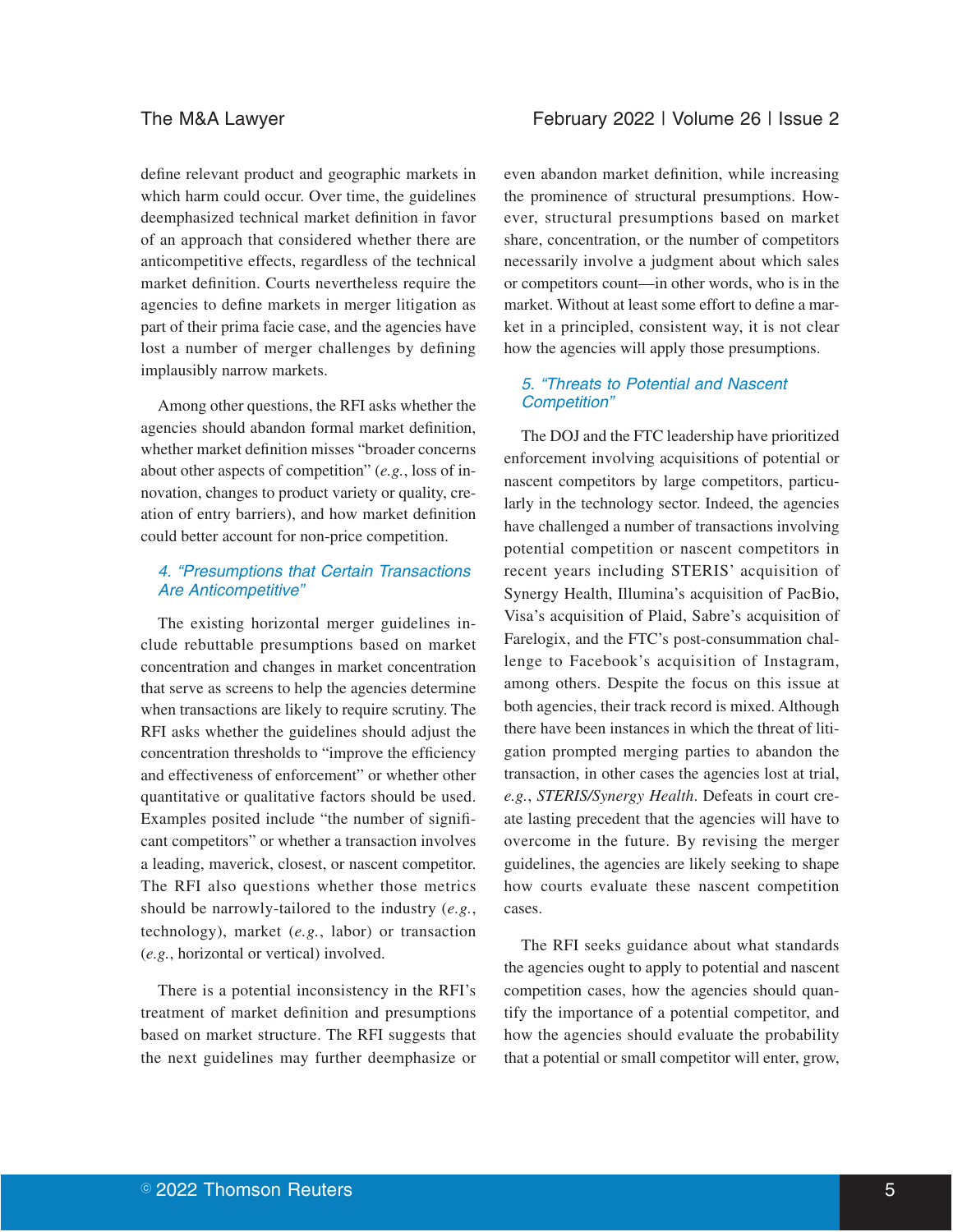or succeed. For example: "What degree of probability should serve as sufficient, especially in cases where technology and products evolve rapidly or unpredictably?" And: "Should the sufficient probability vary depending on the degree of market concentration?"

# 6. "Impact of Monopsony Power, Including in Labor Markets"

A monopsony is the inverse of monopoly. A monopolist is a single seller of goods or services, whereas a monopsonist is a single buyer of goods or services. Monopsony has long been a consideration in antitrust merger reviews, but historically it has been more of a theoretical than practical concern for enforcers. Analytically, those transactions are evaluated in much the same way as mergers between competing sellers, as described in the existing horizontal merger guidelines. A critical difference is that mergers among competing buyers do not necessarily result in direct anticompetitive effects for customers or consumers. Indeed, many merging parties tout the same reductions in costs from suppliers as an efficiency that will ultimately benefit consumers. Due in part to that complexity, over the past few decades, antitrust authorities have focused their resources on transactions that have a more direct nexus to potentially anticompetitive downstream effects, such as higher prices, on customers.

That approach changed with the Biden administration. In November 2021, the DOJ filed a complaint in federal court seeking to block Penguin Random House LLC's \$2.175 billion acquisition of Simon & Schuster, two of the so-called "Big Five" book publishing companies.**<sup>9</sup>** The DOJ's complaint claims that the transaction will harm not downstream consumers, but instead harm authors who seek to have their books published and how much those authors are paid for their works. The DOJ alleges that the transaction should be blocked because it will significantly reduce bidding competition for authors' works.

The RFI asks how, if at all, the guidelines should differ in their treatment of monopoly and monopsony power; how the guidelines should treat a transaction that leads to monopsony power "but does not substantially lessen competition in an output market"; and how to analyze different types of potential effects in upstream and labor markets. With limited exception, the questions focus on labor markets. The current merger guidelines already highlight the need for agencies to consider monopsony power when analyzing a transaction, but there is no direct mention of monopsony power and its effects on labor markets. The notion that transactions can significantly harm labor markets is a growing focus at both agencies and it was highlighted in President Biden's executive order. Regardless of what language ends up in the new guidelines, this subject is already a live issue in deals. For example, as part of its effort to "streamline" the Second Request process, the FTC announced in September 2021 that it may consider "how a proposed merger will affect labor markets."**<sup>10</sup>** The RFI's focus on this subject suggests that potential effects on labor markets will become a more mainstream part of agency analysis.

# **What Is the Significance of the DOJ/FTC Announcement for My Deal?**

In the near term, the existing horizontal merger guidelines remain in place and DOJ/FTC staff will continue to rely on that guidance to analyze deals until new guidelines are released. And yes, it is not a matter of whether, but when, updated guidelines are released.**<sup>11</sup>** In the interim, in addition to traditional theories of merger harms, merging parties should expect the DOJ and the FTC to investigate labor markets, monopsony, innovation, nascent competition, and other hot topics. However, the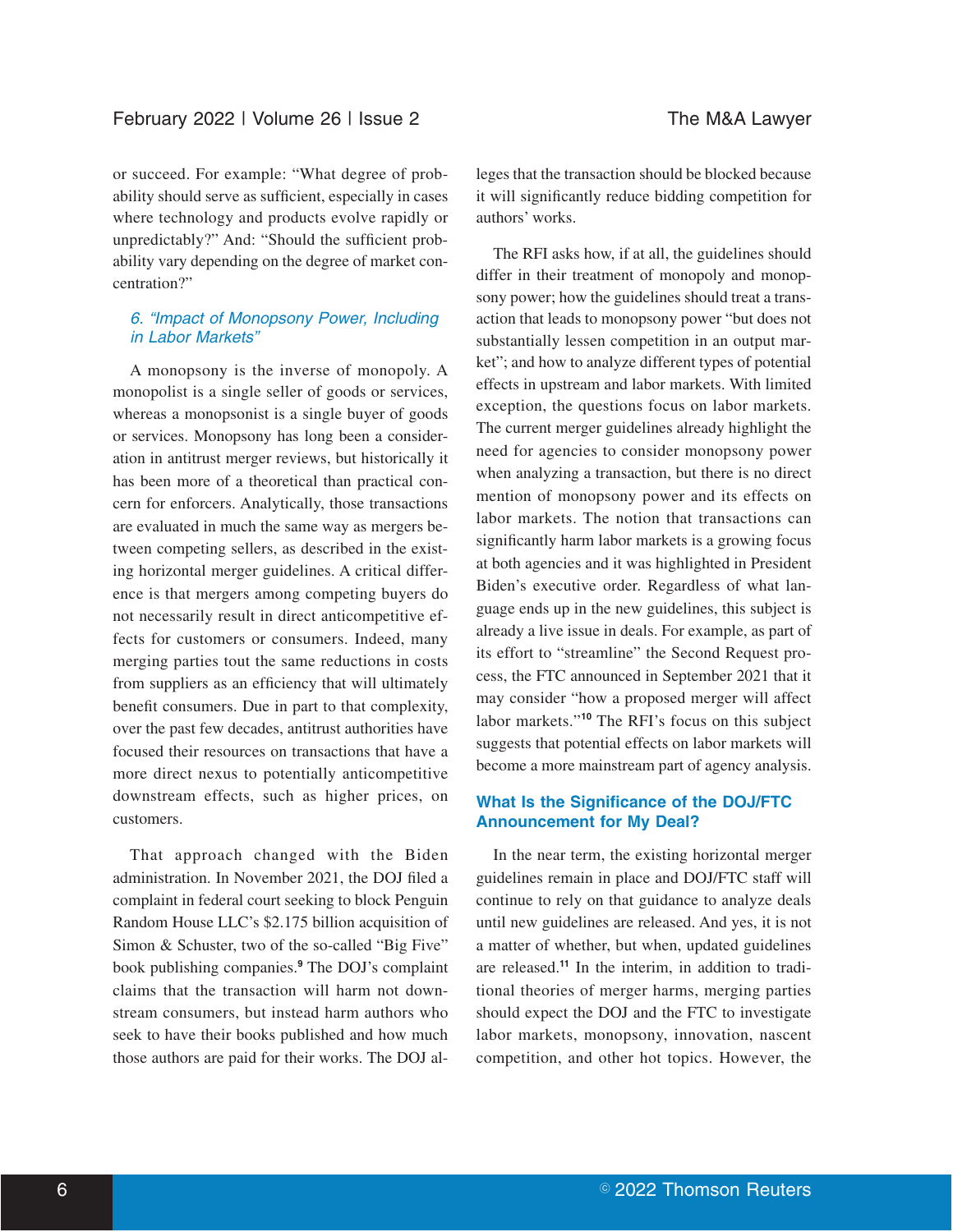absence of clear guidance about how staff should evaluate those issues may lead, in some cases, to lengthier, more opaque investigations.

Longer term, although the next version of the guidelines is likely to tip further in favor of the enforcers than prior versions, new guidelines should at the very least provide some transparency to merging parties about what new analytical framework the agencies will apply to deals. Regardless of what guidelines are ultimately released, the agencies are already focusing on issues such as digital markets, serial acquisitions, nascent or potential competition, monopsony, and labor markets. More transparency about how the agencies analyze those issues should help merging parties evaluate whether their transaction is likely to face an extended investigation. In addition, in the few cases that are litigated every year, new guidelines should provide some guidance to help hold the agencies accountable for proving the theories of harm and evidentiary standards they set for themselves.

By their nature, agency-issued merger guidelines tend to support the agency's enforcement agenda; they are not a neutral statement of the law. However, it is also fair to say that the 2010 horizontal merger guidelines have been cited as persuasive by a number of courts because those guidelines, for the most part, were the product of a consensus approach, built upon decades of economic learning, court decisions, and agency practice.**<sup>12</sup>** If the new guidelines stray too far from that type of consensus approach and commonly accepted theories of economics and law, merging parties will be more likely to challenge agency decisions in court, and courts will be less likely to embrace the guidelines than in the past. Depending on the specific case and issues, a pro-enforcement agency agenda could meet resistance as it encounters defenses by merging parties based on practical business facts, inconsistent precedents in the courts, political opposition from legislators responding to business constituents, limited agency resources, and the established views among agency lawyers and economists.

Some commentators fear that the agencies are likely to draft new guidelines to support the administration's desire for more aggressive enforcement on a wider range of issues than the U.S. has seen in 40 years. Although the agencies can of course change their guidelines to match policy objectives, any overreach—to the extent it occurs as some commentators fear—is likely to be reined in by the courts. In addition, if the new guidelines stray too far from a consensus approach, recent history suggests that they will have a short shelf life and not survive the next change in administration.

*The views and opinions set forth herein are the personal views or opinions of the authors; they do not necessarily reflect views or opinions of the law firm with which they are associated.*

# **ENDNOTES:**

**<sup>1</sup>***Fruehauf Corp. v. F. T. C.*, 603 F.2d 345, 1979-2 Trade Cas. (CCH) ¶ 62733 (2d Cir. 1979) (holding that Commission failed to show probable competitive effects).

**<sup>2</sup>***See* Craig Waldman and Michael A. Gleason, A Dealmaker's Guide to the Final DOJ/FTC Vertical Merger Guidelines, 24 The M&A Lawyer 9 (July/Aug. 2020), https://www.jonesday.com/-/med ia/files/publications/2020/08/a-dealmakers-guide-t o-the-final-ftc-doj-guidelines/a-dealmakers-guide-t o-the-final-dojftc-vertical-merger-guidelines-aug-2020.pdf.

**<sup>3</sup>**Dissenting Statement of Commissioner Slaughter, In re FTC-DOJ Vertical Merger Guidelines, Commission File No. P810034 (June 30, 2020), *available at* https://www.ftc.gov/system/file s/documents/public\_statements/1577499/vmgslaug hterdissent.pdf.

**<sup>4</sup>***See* Ryan C. Thomas, Aimee E. DeFilippo, &